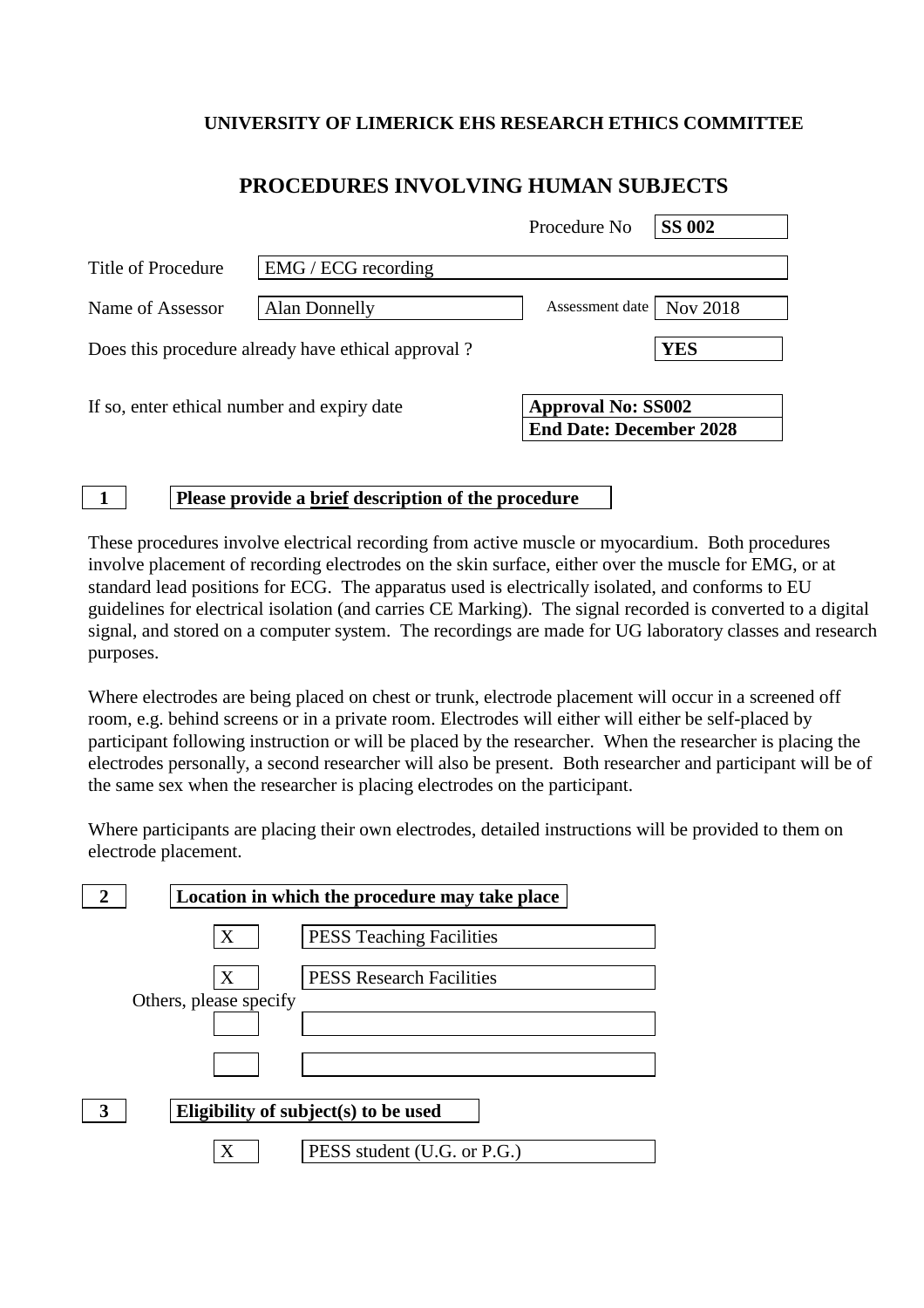

## **4 Potential risks. To be explained before obtaining consent** X Low Risk

**5 Action to be taken in the event of a foreseeable emergency**

The procedure will be terminated if the volunteer shows any sign of distress.

Standard first aid procedures may be required depending on the severity of the situation. The following standard procedure should be followed in the event of an incident occurring in the PESS building.

- 1. Stop the procedure. Position the subject to prevent self-injury.
- 2. If appropriate, raise the subject's lower limbs to improve blood flow. Should the subject fail to respond summon help immediately.
- 3. Check vital signs airways, breathing and circulation (ABC)
- 4. If required attempt CPR as soon as possible.
- 5. Requesting Help: Emergency Contact telephone numbers are listed on laboratory door:
	- During normal working hours 9am-5pm, use lab phone to contact the Student Health Centre on **061-20**2534
	- Outside of normal working hours, or if the Student Health Centre number is engaged/busy, use the laboratory phone to dial 3333 for UL security personnel who will then contact the ambulance service. Contact one of the PESS First Aiders – names are listed on the PESS laboratory door.
- 6. When contacting the above clearly state: Location, Building, Room Number, Nature of Incident/Accident and provide a contact number.
- 7. Complete the UL 'Accident & Emergency' form (completed by the investigator, not the volunteer). Forms available on UL HR website: <https://www.ul.ie/hr/hr-policies-procedures-and-forms-z>

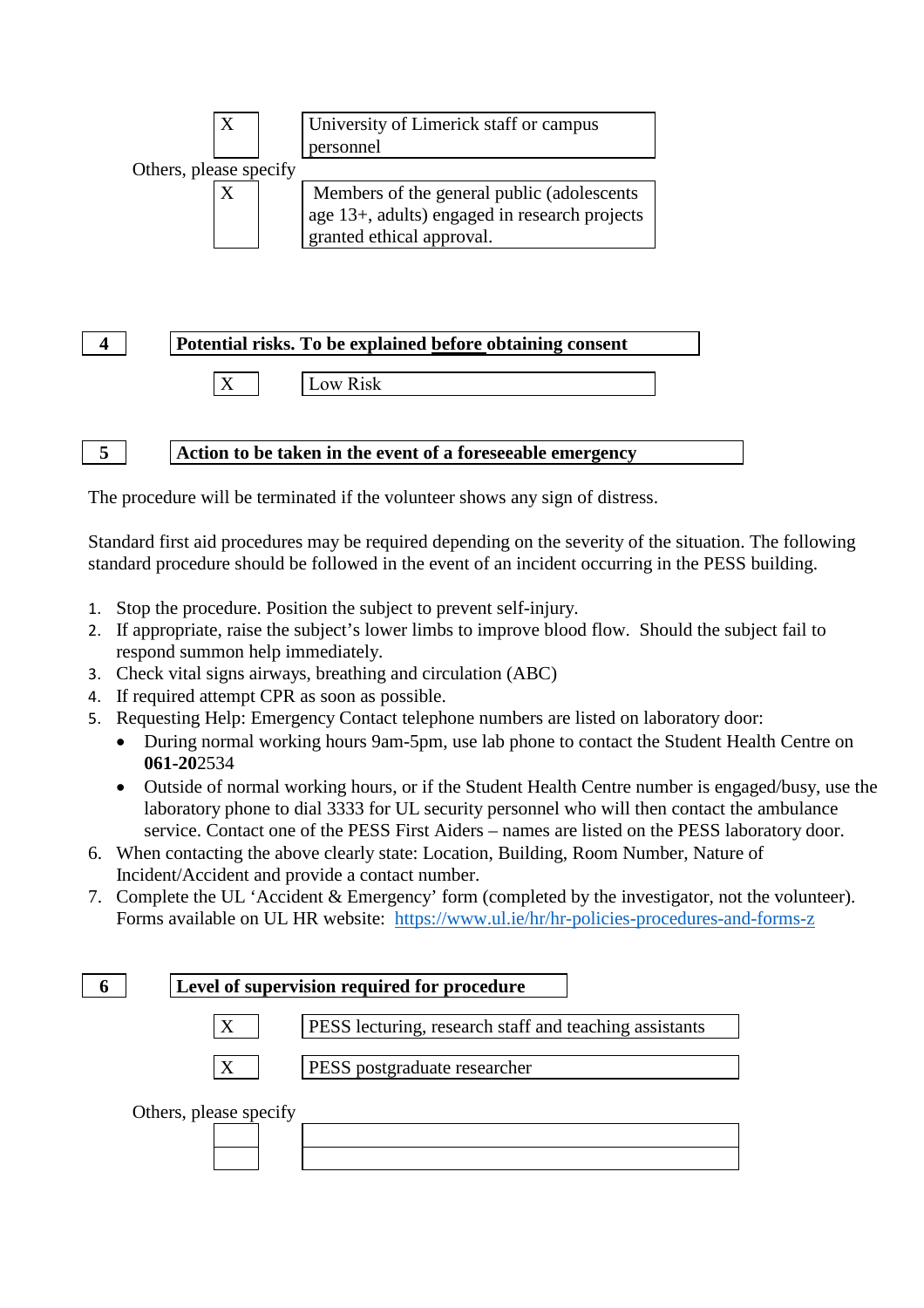